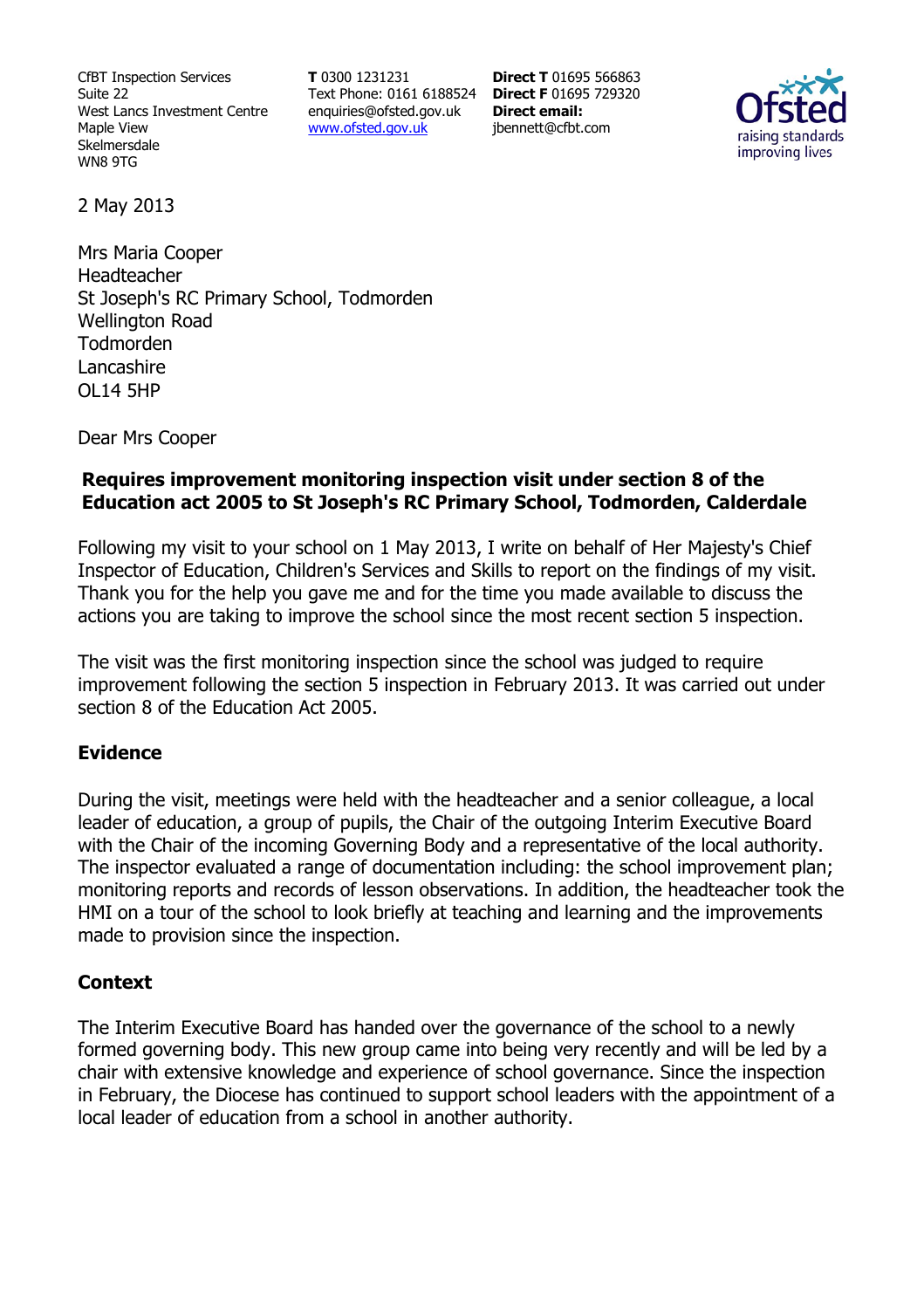# **Main findings**

There are positive signs that the school has moved forward well in the weeks since the inspection. Senior leaders and governors accept that the priorities identified for improvement are the right ones for the school. There is clear understanding of why the school is not yet good and the action required. Immediate action has been taken to:

- strengthen the quality of teaching and learning  $\bullet$
- raise teachers' awareness of what constitutes effective practice in pupils' learning
- make checks on the quality of teaching more rigorous
- improve the focus of whole-school action planning  $\bullet$

The revised school improvement plan addresses the main areas that need improvement. However, some of the targets and milestones for measuring success are not as sharp as they could be. This makes it difficult for leaders and governors to assess the impact of actions over-time.

Systems to monitor the quality of teaching more effectively are gathering pace. Senior leaders are regularly checking on the quality of lessons and pupils' work. Further improvements are required in highlighting the achievement of pupils and groups of pupils in lessons and in measuring the impact of teaching on pupils' progress more accurately.

The Interim Executive Board has provided a clear steer for the school in the weeks following the inspection. The early actions of the new governing body are demonstrating potential for governors to impact more effectively on school improvement.

Senior leaders and governors are taking effective action to tackle the areas requiring improvement identified at the recent section 5 inspection. Following the visit to the school, HMI recommend that further action is taken to:

- sharpen the school improvement plan to include clear and measurable targets against which success can be judged over-time
- strengthen feedback to teachers on the progress and achievement of pupils in lessons.

Ofsted will continue to monitor the school until its next section 5 inspection.

## **External support**

The support from the local authority is well tailored to the school's most pressing priorities and includes elements of support and challenge to senior leaders and staff. This is helping to strengthen leadership and improve the quality of teaching and learning.

I am copying this letter to the Chair of the Governing Body and the Director of Children's Services for Calderdale.